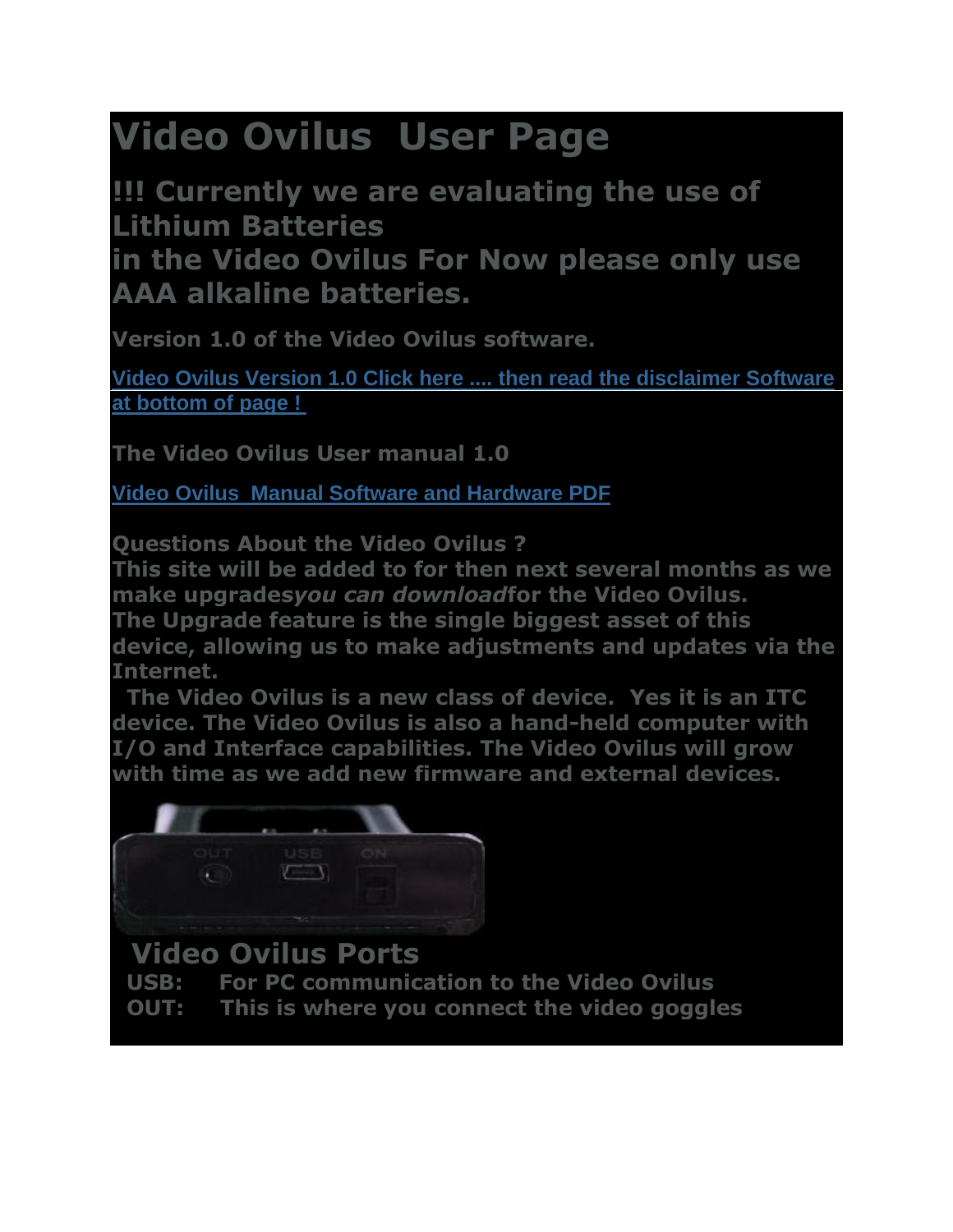

# **Please Note: The Video Ovilus requires 6 AAA Batteries. (Note the +/- when installing)**

#### **Operating the Video Ovilus**

- **1. The Power Switch is on the end of the Video Ovilus.**
- **2. To turn ON, slide the switch up toward the top of the unit. Slide it down toward the back to turn OFF. The Video Ovilus will announce the current mode it is in.**
- **3. To change modes, press the Mode switch on the front. (Note: when changing modes hold the mode button down until the Video Ovilus begins to announce the next mode.)**
- **4. The video goggles have a 4 hour rechargeable battery and a USB cable for easy connection to your PC or laptop. Make sure to fully charge before using.**
- **5. Plug the black end of the connector cable into the pendant attached to the video goggles; plug the white end to the "out" port on the Video Ovilus.**
- **6. Press the power button on the pendant to turn the video goggles on and off. Volume and brightness can also be controlled on the pendant.**
- **7. An A/V cable is also included if you wish to connect to a playback device.**

# **Modes**

- **Dictionary Mode -Words are created out of the on board data base. These words may be changed by the user by creating new words and uploading them, using the Video Ovilus Software. The entire database is written phonetically, allowing the user to create any word in most any language.**
- **Phonetic Mode - Speech is formed by using phonemes, the basic blocks of human speech.**
- **Reverse Phonetic Mode – Speech is formed by using phonemes, the basic blocks of human speech then played in reverse order.**
- **Sonar Mode– The Video Ovilus will make a ping sound when objects in front of the unit change in distance.**
- **Distance Mode– will display the distance of objects (in inches) at the bottom of the Video Ovilus screen.**
- **White Noise – creates a low volume White noise for EVP sessions.**
- **Say Last Word Said– The Video Ovilus will say all the words, it has spoken in Dictionary Mode.**
- **Strobe – Produces a strobe effect.**
	- **Press ↑ to turn on and press ↓ to turn off.**
	- **Press both at the same time to exit this mode.**
- **IR Mode – Used to set intensity of IR light from 0 to full. The focus on the IR is set at approximately 6ft out. Press ↑ to increase the intensity and press ↓ to decrease.**
	- **To set, press both at the same time.**
- **Sync Mode– This mode is designed to help "sync" your video and audio devices for an investigation. The Video Ovilus will count down from ten and flash the panel lights. The countdown will display on the video output screen.**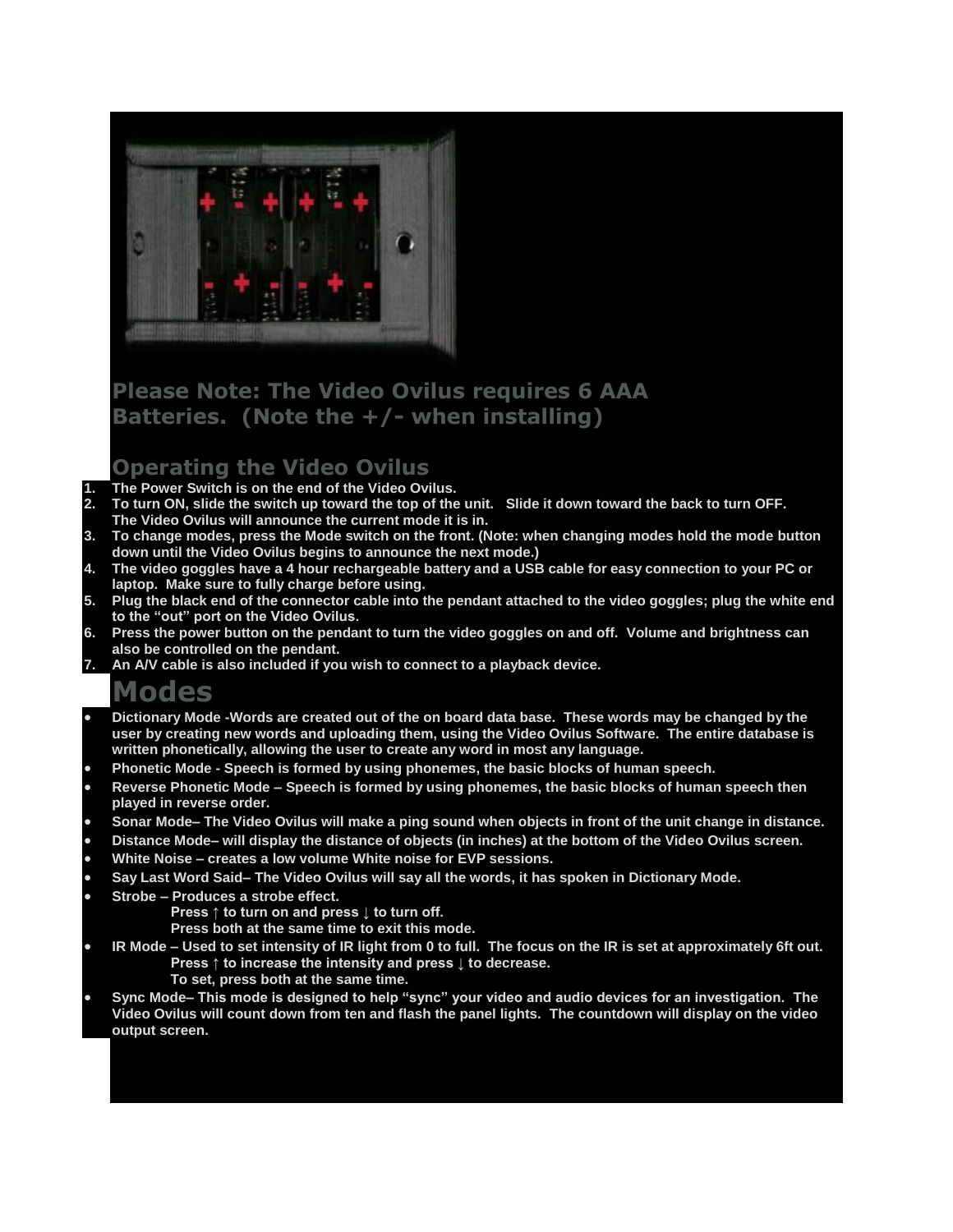**Phonetic Mode: Creates speech using only the building blocks of speech with no programmed words. This is the most "talkative" mode on the Video Ovilus. Most of time, you will hear vowel and consonant sounds in jumbled order. The device is still being driven by the environment. No random generator is ever used. Here's an example of phonetic speech from the first version, built by Bill Chappell. ["Billy"](http://digitaldowsing.com/assets/billy.wav) Reverse Phonetic Mode: Creates speech like Phonetic Mode above, only the phonemes are replayed in reverse sequence.**

**While in this mode you may hear a small popping sound, this is the internal amplifier being** 

**calculates a value. That value is used to look up a pre-programmed word. If the "value" is** 

**Sync Mode: This Mode is designed to help "Sync" your video and audio devices for an investigation. The Mode will flash the panel lights then count down from ten to zero. This is very helpful when setting up an investigation by placing the Video Ovilus in an area where your static cameras can see it and audio recorders can hear it. You can quickly match your audio and video files based on the "sync" at the end of the "Sync" after the sync mode has finished, the Video Ovilus will return to dictionary mode. The countdown is also visible in the lower left corner of the video Output.**

#### **\*\* Software will be online Soon**

**The Software for the Ovilus X will allow you to make changes to the Ovilus X voice, volume and functions, including changing the words the Ovilus X says.**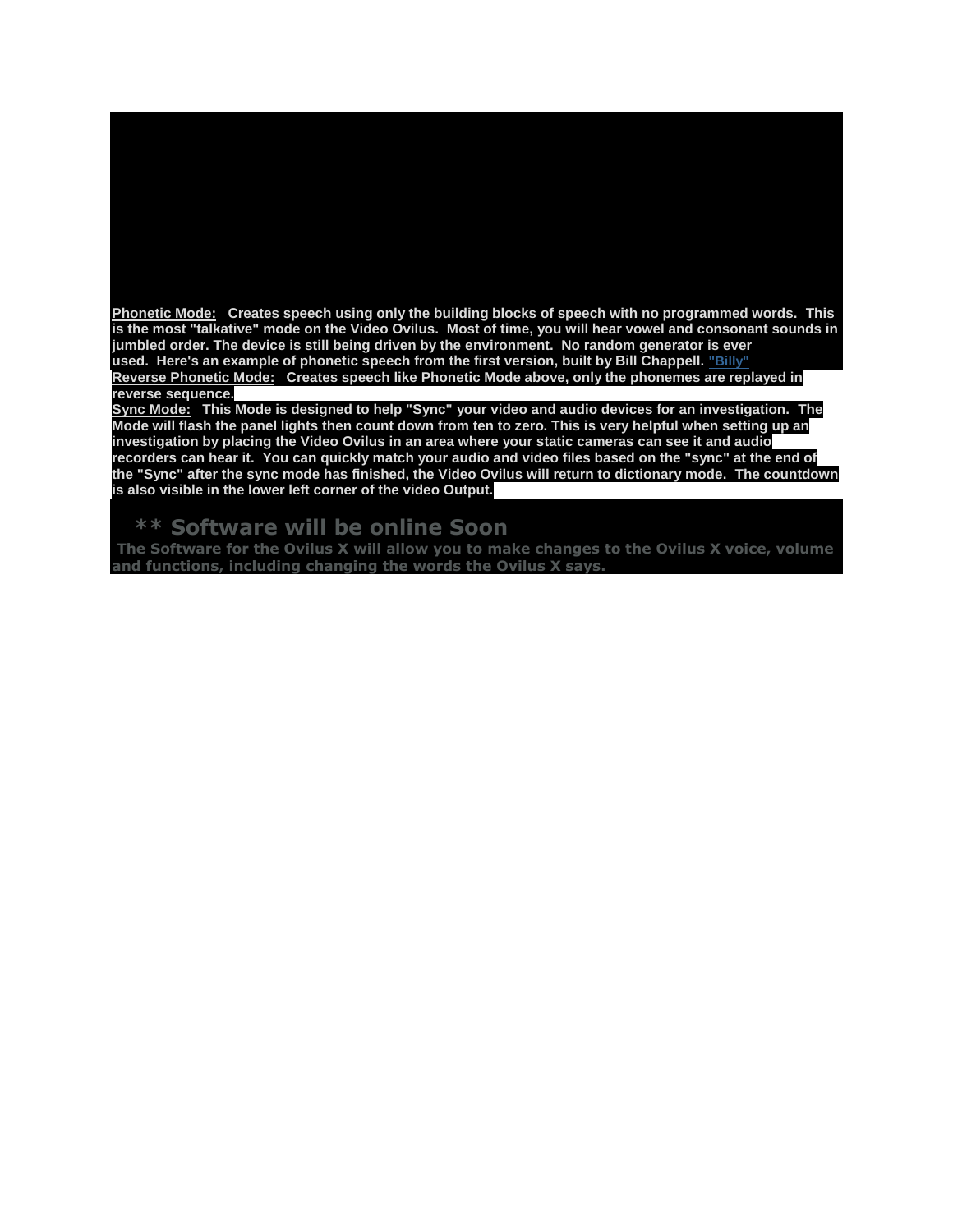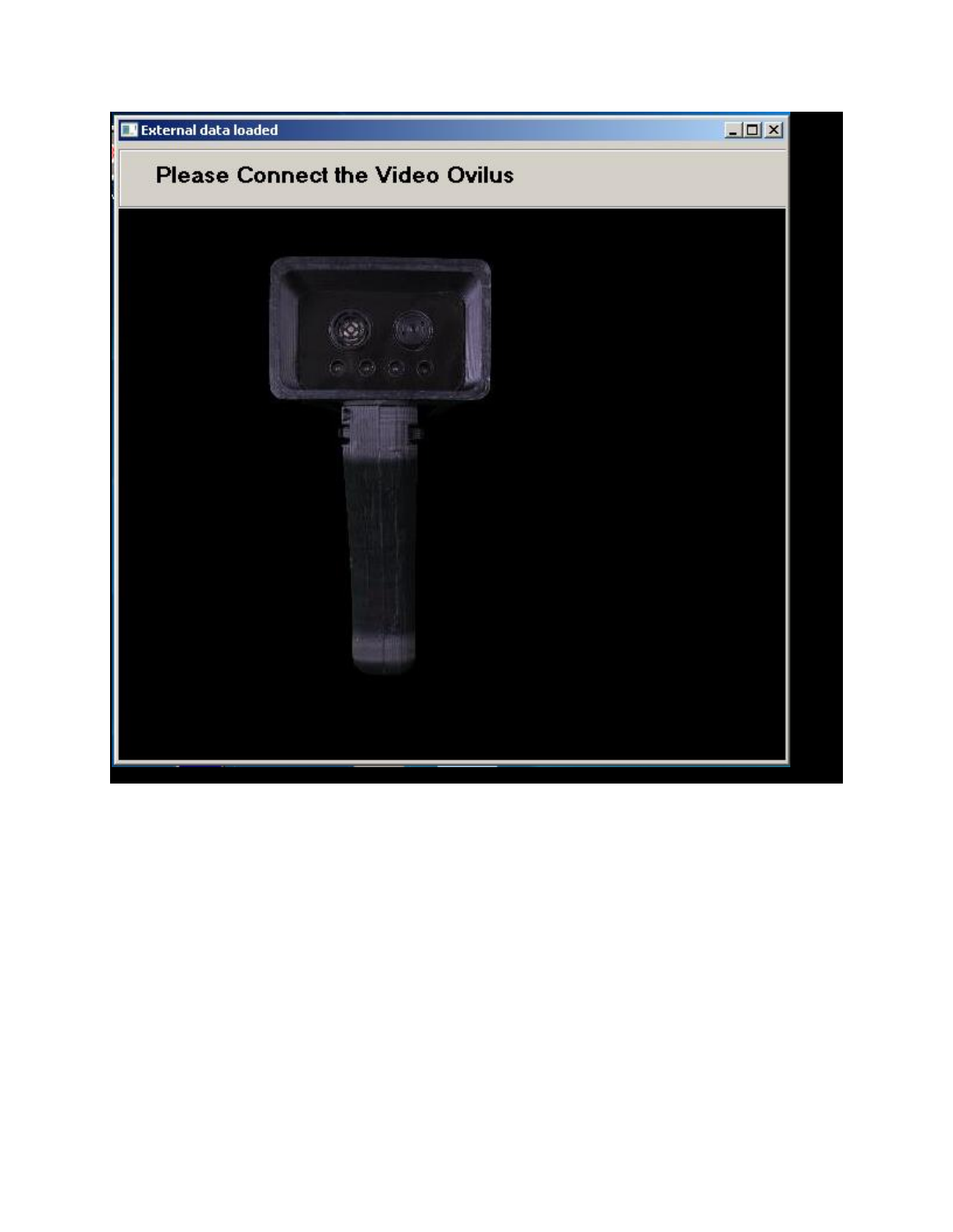| Video Ovilus Setup Screen<br>π                           |                                |                                                             | x<br>وي ک              |
|----------------------------------------------------------|--------------------------------|-------------------------------------------------------------|------------------------|
| ITC   Ovilus [SETUP] Word List   Help   Log File   About |                                |                                                             |                        |
| $\Box$ Amp OFF                                           | Firmware Version               | Factory Defaults                                            | Boot Loader Mode       |
|                                                          |                                |                                                             |                        |
| Voice                                                    |                                | Sensitivity                                                 |                        |
| Volume                                                   | 120                            | GAIN<br>4                                                   | OFFSET<br>173          |
| Speed                                                    | 114                            | Save Setting                                                |                        |
| Pitch                                                    | 89                             |                                                             |                        |
| Bend                                                     | 6                              | Video Title<br><b>Video Ovilus</b>                          |                        |
| Test Voice                                               | Save<br>Default Voice          | Save Setting                                                |                        |
| Auto Tune                                                |                                |                                                             |                        |
| Start                                                    | $30 - 40$<br><b>B-10</b><br>20 | 90 100<br>50<br>80<br>60<br>70<br><b>MID</b><br><b>HIGH</b> | <b>▽</b> Set when Done |
| Pass #                                                   |                                |                                                             |                        |
| Sugested Gain =                                          | Sugested Offset =              |                                                             |                        |
|                                                          |                                |                                                             |                        |

### **\*\*Video Ovilus Disclaimer\*\***

**The Video Ovilus is sold as an entertainment device only. We make no claim to the validity of the data received by this device.**

**As the owner of this device you are responsible for the device's use. Further, you are responsible for the safety of others who may come in contact with this device.**

**This device can generate disturbing text and speech; children under the age of 18 should not use it.**

**Further, this device should not be used by anyone with a history of mental illness.**

**Due to limited visual reference, only use Video Ovilus goggles while seated or in a stationary, standing position.**